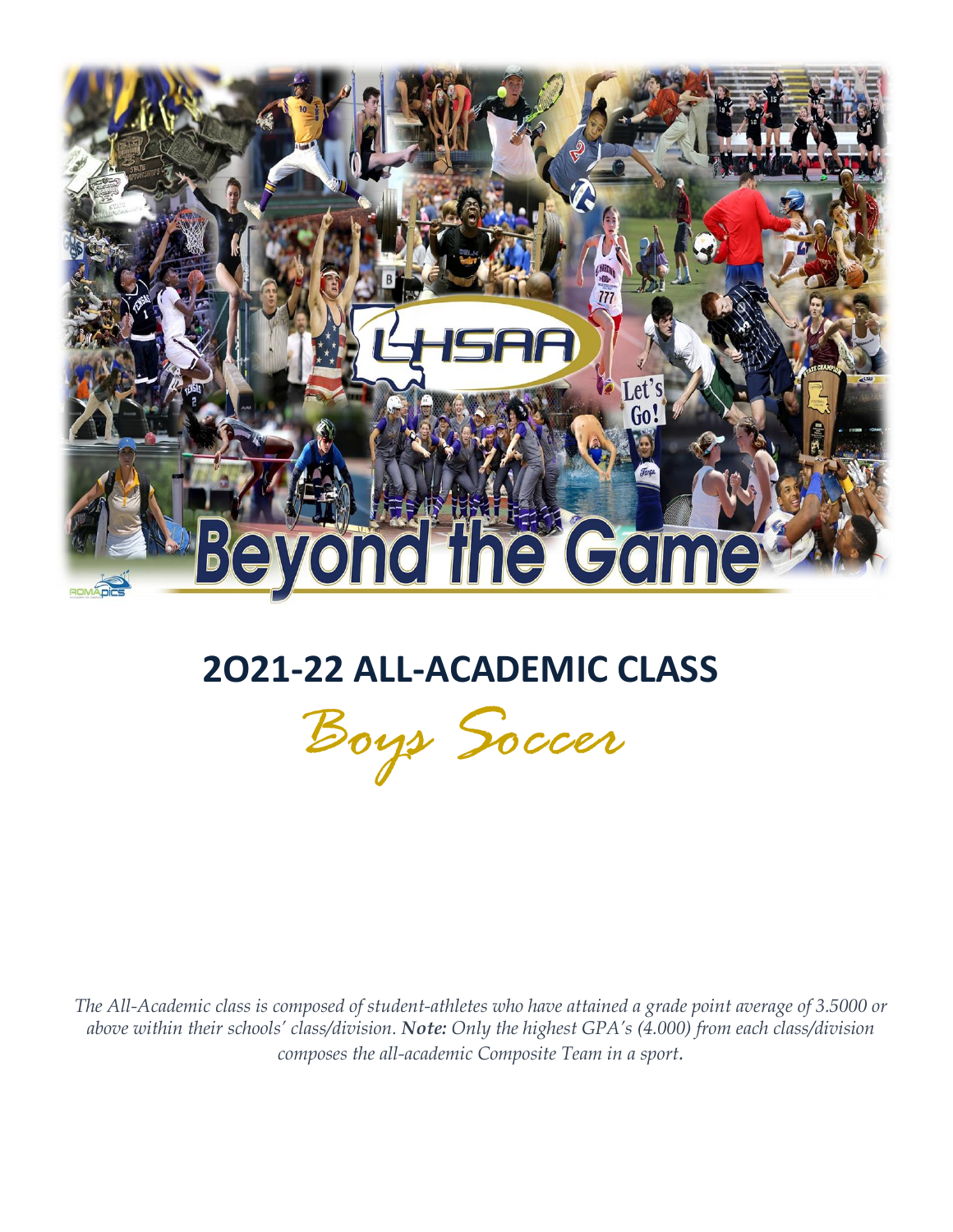

## 2021-22 ALL-ACADEMIC BOYS' SOCCER DIVISION TEAM *DIVISION I TEAM*

| <b>Name</b>               | Year    | School             | Sport     | Class | <b>Division</b> | <b>GPA</b> |
|---------------------------|---------|--------------------|-----------|-------|-----------------|------------|
| Cooper Ackman             | 2021-22 | Zachary            | <b>SO</b> | 5A    |                 | 4.0000     |
| Jared Browning            | 2021-22 | Denham Springs     | SO        | 5A    |                 | 4.0000     |
| <b>Matthew Busenlener</b> | 2021-22 | Jesuit             | <b>SO</b> | 5A    | L               | 4.0000     |
| Kenneth Dickson           | 2021-22 | Airline            | SO        | 5A    |                 | 4.0000     |
| <b>Walker Dubreuil</b>    | 2021-22 | St. Paul's         | <b>SO</b> | 5A    |                 | 4.0000     |
| Noah Grabert              | 2021-22 | Central Lafourche  | SO        | 5A    |                 | 4.0000     |
| Hayden Habetz             | 2021-22 | Sulphur            | <b>SO</b> | 5A    | L               | 4.0000     |
| Mohamad Habib             | 2021-22 | Lafayette          | SO        | 5A    |                 | 4.0000     |
| Zach Johnson              | 2021-22 | <b>West Monroe</b> | <b>SO</b> | 5A    |                 | 4.0000     |
| Caiden Ledet              | 2021-22 | Destrehan          | <b>SO</b> | 5A    |                 | 4.0000     |
| Benjamin Limbocker        | 2021-22 | Catholic - B.R.    | <b>SO</b> | 5A    |                 | 4.0000     |
| Christopher Lubrano       | 2021-22 | <b>Barbe</b>       | SO        | 5A    |                 | 4.0000     |
| Chaz McMillan             | 2021-22 | <b>West Monroe</b> | <b>SO</b> | 5A    |                 | 4.0000     |
| Ethan Moss                | 2021-22 | Sulphur            | <b>SO</b> | 5A    |                 | 4.0000     |
| Mason Osborn              | 2021-22 | Lafayette          | <b>SO</b> | 5A    |                 | 4.0000     |
| <b>Andrew Pernell</b>     | 2021-22 | Captain Shreve     | SO        | 5A    |                 | 4.0000     |
| <b>Jack Price</b>         | 2021-22 | Alexandria         | <b>SO</b> | 5A    |                 | 4.0000     |
| <b>Blaze Restivo</b>      | 2021-22 | Denham Springs     | <b>SO</b> | 5A    |                 | 4.0000     |
| Matthew Rotolo            | 2021-22 | Walker             | <b>SO</b> | 5A    |                 | 4.0000     |
| Matthew Scherp            | 2021-22 | Denham Springs     | SO        | 5A    |                 | 4.0000     |
| Ivan Smith                | 2021-22 | Captain Shreve     | <b>SO</b> | 5A    |                 | 4.0000     |
| Mackenzie Soul            | 2021-22 | C.E. Byrd          | <b>SO</b> | 5A    |                 | 4.0000     |
| <b>Andrew Stuart</b>      | 2021-22 | C.E. Byrd          | <b>SO</b> | 5A    |                 | 4.0000     |
| Kadin Thompson            | 2021-22 | <b>Barbe</b>       | SO        | 5A    |                 | 4.0000     |
| Andres Vega               | 2021-22 | Walker             | <b>SO</b> | 5A    | L               | 4.0000     |
| <b>Tyler Vekic</b>        | 2021-22 | Mandeville         | <b>SO</b> | 5A    |                 | 4.0000     |
| <b>Brady Vidrine</b>      | 2021-22 | Denham Springs     | <b>SO</b> | 5A    |                 | 4.0000     |
| Coln Doyle                | 2021-22 | Archbishop Rummel  | <b>SO</b> | 5A    |                 | 3.9821     |
| <b>Michael Cosse</b>      | 2021-22 | C.E. Byrd          | SO        | 5A    |                 | 3.9791     |
| Jake Arcement             | 2021-22 | Jesuit             | <b>SO</b> | 5A    |                 | 3.9762     |
| <b>Holden David</b>       | 2021-22 | St. Amant          | SO.       | 5A    |                 | 3.9740     |
| Anthony Avila             | 2021-22 | St. Amant          | <b>SO</b> | 5A    |                 | 3.9739     |
| <b>Mason Suter</b>        | 2021-22 | Southside          | <b>SO</b> | 5A    |                 | 3.9655     |
| <b>Fredrick Stovall</b>   | 2021-22 | Dutchtown          | SO.       | 5A    |                 | 3.9615     |
| <b>Phillip Tisdale</b>    | 2021-22 | Captain Shreve     | SO        | 5A    |                 | 3.9574     |
| <b>Ryan Clancy</b>        | 2021-22 | Pineville          | <b>SO</b> | 5A    |                 | 3.9565     |
| Lonnie Tankersley         | 2021-22 | Fontainebleau      | SO        | 5A    |                 | 3.9545     |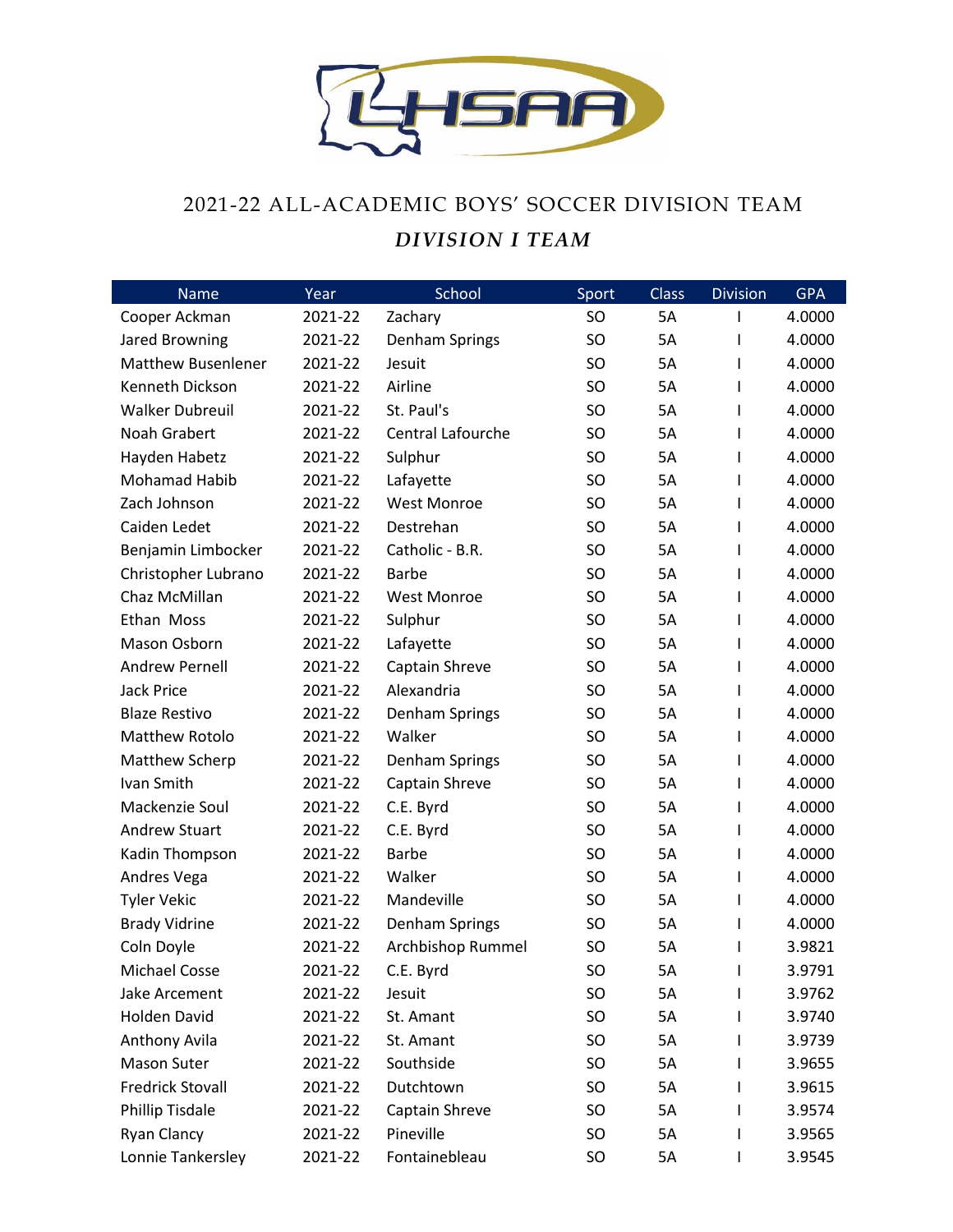| Giancarlo Carreras        | 2021-22 | Catholic - B.R.       | <b>SO</b> | 5A | $\mathsf{I}$ | 3.9524 |
|---------------------------|---------|-----------------------|-----------|----|--------------|--------|
| James Couhig              | 2021-22 | Catholic - B.R.       | SO        | 5A | I            | 3.9286 |
| Kyle Klester              | 2021-22 | Catholic - B.R.       | <b>SO</b> | 5A | I            | 3.9286 |
| Zane Madi                 | 2021-22 | Jesuit                | SO        | 5A | L            | 3.9286 |
| Nikolas Broadway          | 2021-22 | Natchitoches Central  | <b>SO</b> | 5A | I            | 3.9259 |
| Adam Trahan               | 2021-22 | Acadiana              | SO        | 5A |              | 3.9245 |
| William Allen IV          | 2021-22 | St. Paul's            | <b>SO</b> | 5A | I            | 3.9231 |
| <b>Desmond Gallien</b>    | 2021-22 | <b>Barbe</b>          | SO        | 5A | I            | 3.9200 |
| <b>Gray Sharp</b>         | 2021-22 | Airline               | <b>SO</b> | 5A | I            | 3.9200 |
| William Wood              | 2021-22 | Lafayette             | SO        | 5A |              | 3.9167 |
| Peyton Foreman            | 2021-22 | Southside             | <b>SO</b> | 5A | I            | 3.8928 |
| <b>Chandler Hastings</b>  | 2021-22 | Zachary               | SO        | 5A | I            | 3.8928 |
| Landon Miller             | 2021-22 | Southside             | <b>SO</b> | 5A | I            | 3.8889 |
| Layne Clark               | 2021-22 | Captain Shreve        | SO        | 5A |              | 3.8823 |
| John Canale               | 2021-22 | Archbishop Rummel     | <b>SO</b> | 5A | I            | 3.8819 |
| Kaleb Lirette             | 2021-22 | Sulphur               | SO        | 5A | I            | 3.8800 |
| <b>Blake Weimer</b>       | 2021-22 | St. Paul's            | <b>SO</b> | 5A | I            | 3.8800 |
| Michael Hamauei           | 2021-22 | C.E. Byrd             | <b>SO</b> | 5A |              | 3.8750 |
| Kelly Wiley               | 2021-22 | Zachary               | <b>SO</b> | 5A | I            | 3.8750 |
| Phillip Pugh              | 2021-22 | Slidell               | SO        | 5A | I            | 3.8571 |
| Jon Baio                  | 2021-22 | Denham Springs        | <b>SO</b> | 5A | I            | 3.8511 |
| Christian Hyde            | 2021-22 | Alexandria            | <b>SO</b> | 5A |              | 3.8425 |
| Lane Cooper               | 2021-22 | Pineville             | <b>SO</b> | 5A | I            | 3.8367 |
| Seth Caruthers            | 2021-22 | Slidell               | SO        | 5A | I            | 3.8333 |
| <b>Connor Cuccia</b>      | 2021-22 | Jesuit                | <b>SO</b> | 5A | I            | 3.8333 |
| <b>Cass Rivet</b>         | 2021-22 | Thibodaux             | <b>SO</b> | 5A |              | 3.8333 |
| Ian Singleton             | 2021-22 | Thibodaux             | <b>SO</b> | 5A | I            | 3.8333 |
| <b>Ashton Means</b>       | 2021-22 | St. Paul's            | <b>SO</b> | 5A | I            | 3.8270 |
| Ethan Servat              | 2021-22 | <b>Brother Martin</b> | <b>SO</b> | 5A | I            | 3.8181 |
| Colby Bergeron            | 2021-22 | Southside             | <b>SO</b> | 5A | I            | 3.8148 |
| Clay Fontenot             | 2021-22 | Denham Springs        | SO        | 5A | I            | 3.8085 |
| <b>Benjamin Muminovic</b> | 2021-22 | <b>Grace King</b>     | SO        | 5A |              | 3.8076 |
| <b>Cameron Possoit</b>    | 2021-22 | Natchitoches Central  | <b>SO</b> | 5A | I            | 3.8039 |
| <b>Collin Harner</b>      | 2021-22 | Captain Shreve        | <b>SO</b> | 5A | L            | 3.8000 |
| <b>Brodie Hendrix</b>     | 2021-22 | Thibodaux             | <b>SO</b> | 5A | L            | 3.8000 |
| Joshua Whitton            | 2021-22 | C.E. Byrd             | <b>SO</b> | 5A |              | 3.7954 |
| Nicholas Daniel           | 2021-22 | C.E. Byrd             | <b>SO</b> | 5A | I            | 3.7907 |
| George Dubuclet           | 2021-22 | <b>Brother Martin</b> | <b>SO</b> | 5A | L            | 3.7838 |
| <b>Andrew Deal</b>        | 2021-22 | C.E. Byrd             | SO        | 5A | L            | 3.7826 |
| Landon Domingue           | 2021-22 | Sulphur               | SO        | 5A |              | 3.7800 |
| Colby Forsyth             | 2021-22 | St. Amant             | SO        | 5A | I            | 3.7783 |
| Benjamin Harner           | 2021-22 | Captain Shreve        | SO        | 5A | L            | 3.7777 |
| Eric Ochoa                | 2021-22 | Archbishop Rummel     | SO        | 5A | I            | 3.7710 |
| Aaron Millet              | 2021-22 | St. Amant             | SO        | 5A |              | 3.7708 |
| Skyler Hecht              | 2021-22 | Catholic - B.R.       | SO        | 5A | I            | 3.7619 |
| Jacob Johnson             | 2021-22 | Catholic - B.R.       | SO        | 5A | L            | 3.7619 |
| <b>Blaise Bundrick</b>    | 2021-22 | Lafayette             | SO        | 5A |              | 3.7609 |
| Logan Leger               | 2021-22 | Acadiana              | SO        | 5A |              | 3.7551 |
|                           |         |                       |           |    |              |        |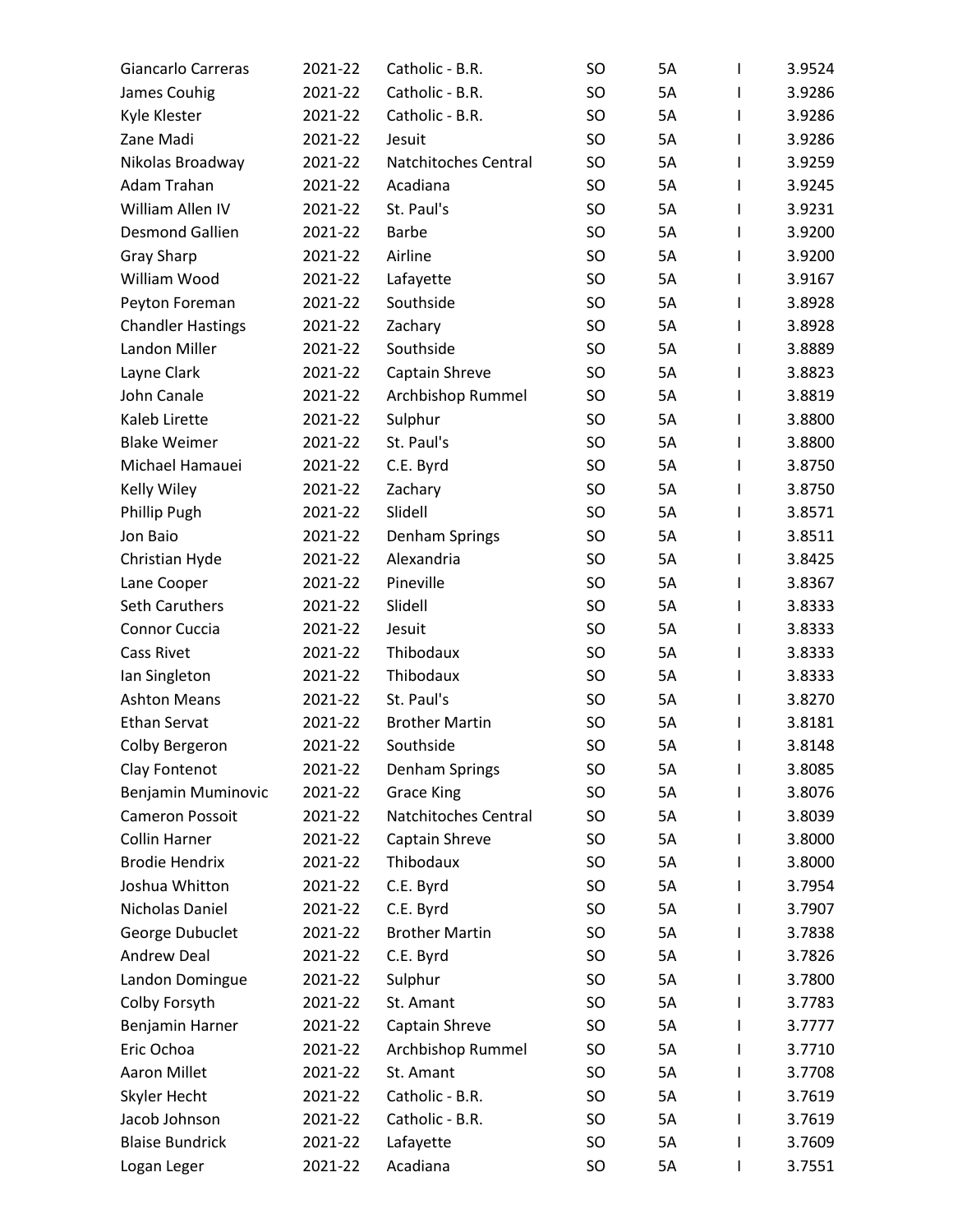| Marlon Urquia              | 2021-22 | <b>Brother Martin</b> | <b>SO</b> | 5A        | I | 3.7500 |
|----------------------------|---------|-----------------------|-----------|-----------|---|--------|
| William Wilson             | 2021-22 | Walker                | <b>SO</b> | <b>5A</b> | I | 3.7500 |
| Caden Zuber                | 2021-22 | <b>West Monroe</b>    | <b>SO</b> | 5A        | I | 3.7447 |
| Noor Isa                   | 2021-22 | Alexandria            | <b>SO</b> | 5A        | T | 3.7391 |
| <b>Collin McCarter</b>     | 2021-22 | C.E. Byrd             | <b>SO</b> | 5A        | T | 3.7391 |
| Kade Breaux                | 2021-22 | Catholic - B.R.       | <b>SO</b> | 5A        | I | 3.7381 |
| Myles Gautreau             | 2021-22 | <b>East Ascension</b> | <b>SO</b> | 5A        | I | 3.7367 |
| Jordan Sutton              | 2021-22 | Zachary               | <b>SO</b> | 5A        | T | 3.7173 |
| Caleb Kidd                 | 2021-22 | C.E. Byrd             | <b>SO</b> | 5A        | I | 3.7045 |
| Miles Victor               | 2021-22 | Destrehan             | <b>SO</b> | 5A        | I | 3.7000 |
| <b>Chanler Wing</b>        | 2021-22 | Sulphur               | <b>SO</b> | 5A        | T | 3.7000 |
| Owen Ericksen              | 2021-22 | <b>Brother Martin</b> | <b>SO</b> | 5A        | I | 3.6977 |
| Caden Martin               | 2021-22 | Denham Springs        | <b>SO</b> | 5A        | I | 3.6957 |
| George Gonzales            | 2021-22 | Fontainebleau         | <b>SO</b> | <b>5A</b> | I | 3.6956 |
| Beau Bercegeay             | 2021-22 | St. Amant             | <b>SO</b> | 5A        | T | 3.6844 |
| Eric Hanrahan Jr.          | 2021-22 | St. Paul's            | <b>SO</b> | 5A        | I | 3.6800 |
| Juan Trejo                 | 2021-22 | John Ehret            | <b>SO</b> | 5A        | I | 3.6780 |
| Jesus Martinez             | 2021-22 | Acadiana              | <b>SO</b> | <b>5A</b> | I | 3.6727 |
| William Cain               | 2021-22 | Jesuit                | <b>SO</b> | 5A        | I | 3.6667 |
| Jacob Cohn                 | 2021-22 | Jesuit                | <b>SO</b> | 5A        | T | 3.6667 |
| Abel Peterman              | 2021-22 | Alexandria            | <b>SO</b> | 5A        | T | 3.6667 |
| Haydan Chiasson            | 2021-22 | Central Lafourche     | <b>SO</b> | 5A        | I | 3.6666 |
| Noah Hood                  | 2021-22 | Denham Springs        | <b>SO</b> | 5A        | I | 3.6596 |
| <b>Matthew Miley</b>       | 2021-22 | Captain Shreve        | <b>SO</b> | 5A        | T | 3.6562 |
| Haroon Chaudhry            | 2021-22 | <b>Barbe</b>          | <b>SO</b> | 5A        | I | 3.6500 |
| Patrick Day                | 2021-22 | Catholic - B.R.       | <b>SO</b> | 5A        | I | 3.6429 |
| <b>Miles Lewis</b>         | 2021-22 | Zachary               | <b>SO</b> | 5A        | T | 3.6421 |
| <b>Christopher Anthony</b> | 2021-22 | Natchitoches Central  | <b>SO</b> | 5A        | T | 3.6400 |
| Austin Ivey                | 2021-22 | Pineville             | <b>SO</b> | 5A        | I | 3.6250 |
| Mark Soignier              | 2021-22 | Thibodaux             | SO        | 5A        | I | 3.6250 |
| Luke Broussard             | 2021-22 | Catholic - B.R.       | <b>SO</b> | 5A        | I | 3.6190 |
| Peyton Hebert              | 2021-22 | Lafayette             | SO        | 5A        | I | 3.6136 |
| Jacob Romero               | 2021-22 | Southside             | <b>SO</b> | 5A        | I | 3.6087 |
| Hunter Larose              | 2021-22 | <b>Brother Martin</b> | <b>SO</b> | 5A        | L | 3.6041 |
| Jordan Garcia              | 2021-22 | New Iberia            | <b>SO</b> | 5A        | L | 3.6000 |
| <b>Russell Kelly</b>       | 2021-22 | Chalmette             | <b>SO</b> | 5A        | L | 3.6000 |
| Miles Smith                | 2021-22 | Central Lafourche     | <b>SO</b> | 5A        | I | 3.6000 |
| Giovanni Beltran           | 2021-22 | Northshore            | <b>SO</b> | 5A        | I | 3.5833 |
| Octavio Hernandez          | 2021-22 | Ruston                | <b>SO</b> | 5A        | L | 3.5833 |
| Cylan Peltier              | 2021-22 | New Iberia            | <b>SO</b> | 5A        | L | 3.5833 |
| <b>Trent Paretti</b>       | 2021-22 | St. Paul's            | <b>SO</b> | 5A        | L | 3.5800 |
| Mason Thompson             | 2021-22 | <b>West Monroe</b>    | <b>SO</b> | 5A        | I | 3.5745 |
| Jonathan Blake             | 2021-22 | Southwood             | <b>SO</b> | 5A        | L | 3.5700 |
| <b>Blake Fant</b>          | 2021-22 | Captain Shreve        | <b>SO</b> | 5A        | I | 3.5681 |
| Juan Gomez                 | 2021-22 | Captain Shreve        | <b>SO</b> | 5A        | I | 3.5666 |
| Gaige Madere               | 2021-22 | Thibodaux             | <b>SO</b> | 5A        | I | 3.5652 |
| Jonathan Limones           | 2021-22 | Airline               | <b>SO</b> | 5A        | I | 3.5621 |
| Wesley Bloodworth          | 2021-22 | St. Paul's            | SO        | 5A        | I | 3.5600 |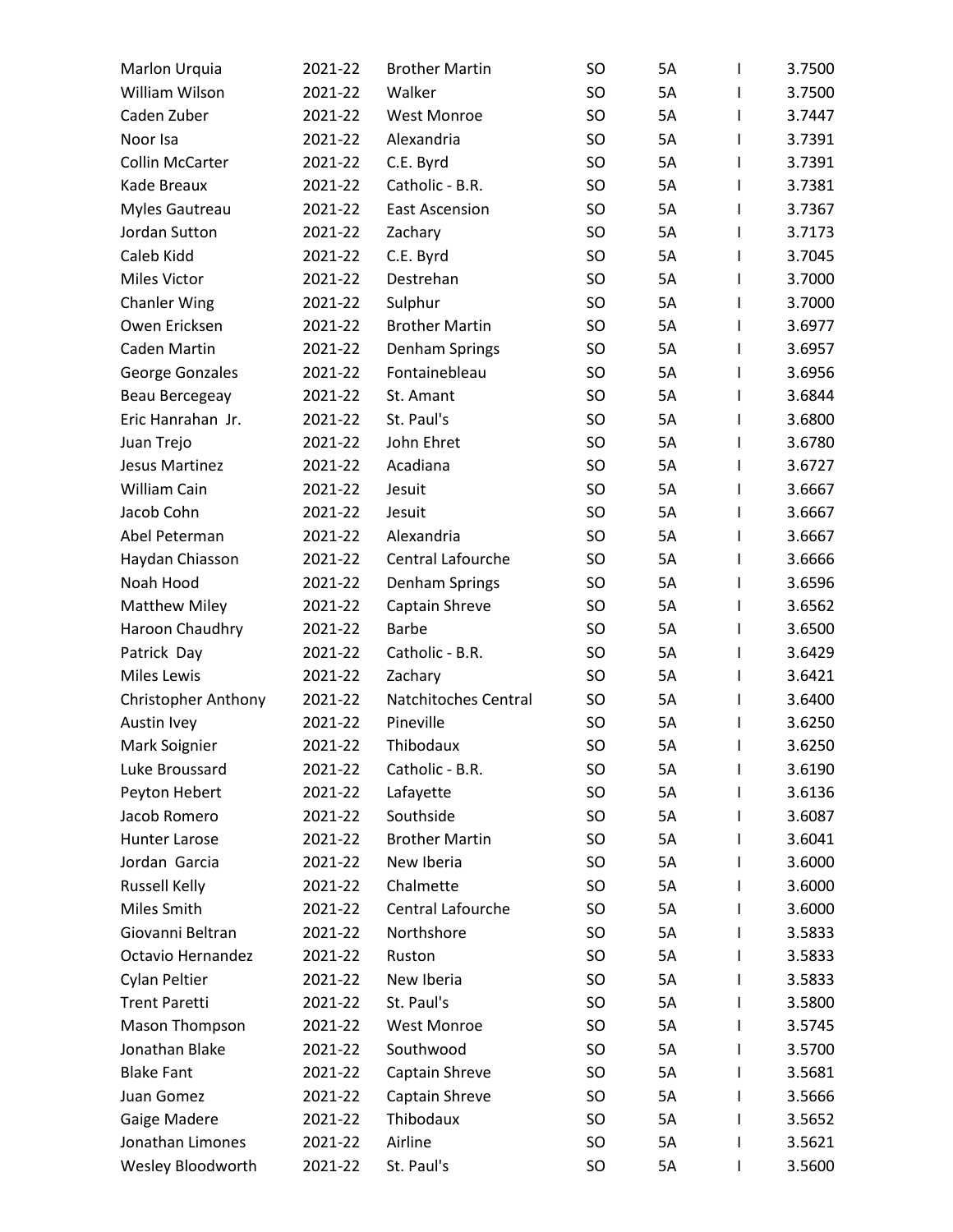| <b>Name</b>               | Year    | School                | Sport     | <b>Class</b> | <b>Division</b> | <b>GPA</b> |
|---------------------------|---------|-----------------------|-----------|--------------|-----------------|------------|
| Cohen Dugas               | 2021-22 | Sulphur               | SO.       | 5A           |                 | 3.5600     |
| Logan O'Quinn             | 2021-22 | St. Paul's            | SO        | 5A           |                 | 3.5600     |
| Parker Willey             | 2021-22 | <b>Brother Martin</b> | <b>SO</b> | 5A           |                 | 3.5581     |
| <b>Ethan Curtis</b>       | 2021-22 | Sulphur               | SO.       | 5A           | ı               | 3.5500     |
| <b>Christopher Mengis</b> | 2021-22 | Catholic - B.R.       | SO        | 5A           |                 | 3.5476     |
| Caden Claxton-Taylor      | 2021-22 | Southside             | <b>SO</b> | 5A           |                 | 3.5429     |
| <b>Tristan Trepagnier</b> | 2021-22 | St. Paul's            | SO.       | 5A           |                 | 3.5417     |
| Benjamin Mayer            | 2021-22 | Archbishop Rummel     | SO.       | 5A           |                 | 3.5350     |
| <b>William Staples</b>    | 2021-22 | <b>Brother Martin</b> | <b>SO</b> | 5A           | I               | 3.5349     |
| Dylan Bailey              | 2021-22 | Walker                | SO.       | 5A           | ı               | 3.5333     |
| Patrick McCay             | 2021-22 | Catholic - B.R.       | SO.       | 5A           | I               | 3.5238     |
| Peyton McDonough          | 2021-22 | Hahnville             | SO        | 5A           | ı               | 3.5208     |
| Bryan Monte"              |         |                       |           |              |                 |            |
| LeJeune"                  | 2021-22 | Southwood             | SO.       | 5A           | I               | 3.5200     |
| Brandon Hogan             | 2021-22 | <b>East Ascension</b> | SO.       | 5A           | ı               | 3.5048     |
| Robert St Romain          | 2021-22 | Pineville             | SO.       | 5A           |                 | 3.5000     |
| <b>Truman Treas</b>       | 2021-22 | Mandeville            | <b>SO</b> | 5A           |                 | 3.5000     |

## *DIVISION II TEAM*

| <b>Name</b>              | Year    | School              | Sport     | <b>Class</b> | <b>Division</b> | <b>GPA</b> |
|--------------------------|---------|---------------------|-----------|--------------|-----------------|------------|
| <b>Ethan Andrews</b>     | 2021-22 | Sam Houston         | SO        | 5A           | $\mathbf{H}$    | 4.0000     |
| <b>Ethan Andrews</b>     | 2021-22 | Sam Houston         | <b>SO</b> | 5A           | $\mathsf{II}$   | 4.0000     |
| Aidan Bonar              | 2021-22 | Benton              | <b>SO</b> | 5A           | $\mathsf{II}$   | 4.0000     |
| Tyler Borel              | 2021-22 | Westgate            | <b>SO</b> | 4A           | $\mathsf{II}$   | 4.0000     |
| <b>Ethan Carney</b>      | 2021-22 | <b>Holy Cross</b>   | <b>SO</b> | 5A           | $\mathsf{II}$   | 4.0000     |
| Drew Cate                | 2021-22 | Minden              | <b>SO</b> | 4A           | $\mathsf{II}$   | 4.0000     |
| <b>Benjamin Doughty</b>  | 2021-22 | Tioga               | <b>SO</b> | 4A           | $\mathsf{II}$   | 4.0000     |
| Alex Giacona             | 2021-22 | <b>Holy Cross</b>   | <b>SO</b> | 5A           | $\mathsf{II}$   | 4.0000     |
| Maximus Holt             | 2021-22 | Parkway             | <b>SO</b> | 5A           | $\mathsf{II}$   | 4.0000     |
| Eli LaFrance             | 2021-22 | <b>Holy Cross</b>   | <b>SO</b> | 5A           | $\mathsf{II}$   | 4.0000     |
| <b>Ethan McCue</b>       | 2021-22 | South Terrebonne    | <b>SO</b> | 4A           | $\mathsf{II}$   | 3.8723     |
| Jackson McKinney         | 2021-22 | Minden              | <b>SO</b> | 4A           | $\mathsf{II}$   | 4.0000     |
| Uriel Mendez-            |         |                     |           |              |                 |            |
| Vasquez                  | 2021-22 | South Lafourche     | <b>SO</b> | 4A           | Ш               | 4.0000     |
| Johnny Moore             | 2021-22 | Benton              | <b>SO</b> | <b>5A</b>    | Ш               | 4.0000     |
| Gavin Murray             | 2021-22 | Benton              | SO        | 5A           | $\mathsf{II}$   | 4.0000     |
| <b>Carson Wall</b>       | 2021-22 | Northwood - Shrev.  | SO        | 4A           | $\mathsf{II}$   | 4.0000     |
| Jonathan Woldie          | 2021-22 | Caddo Magnet        | <b>SO</b> | 4A           | $\mathsf{II}$   | 4.0000     |
| <b>Blaine Mouriz</b>     | 2021-22 | <b>Belle Chasse</b> | SO.       | 4A           | $\mathsf{II}$   | 3.9886     |
| Ali Alqam                | 2021-22 | Caddo Magnet        | <b>SO</b> | 4A           | $\mathsf{II}$   | 3.9767     |
| <b>Ethan Ward</b>        | 2021-22 | <b>Holy Cross</b>   | <b>SO</b> | <b>5A</b>    | $\mathsf{II}$   | 3.9762     |
| Evan Blanchard           | 2021-22 | Terrebonne          | <b>SO</b> | 5A           | $\mathsf{II}$   | 3.9608     |
| <b>Matthew Delacerda</b> | 2021-22 | West Ouachita       | <b>SO</b> | 5A           | $\mathsf{II}$   | 3.9400     |
| <b>Brock Dupre</b>       | 2021-22 | Archbishop Shaw     | <b>SO</b> | 5A           | Ш               | 3.9400     |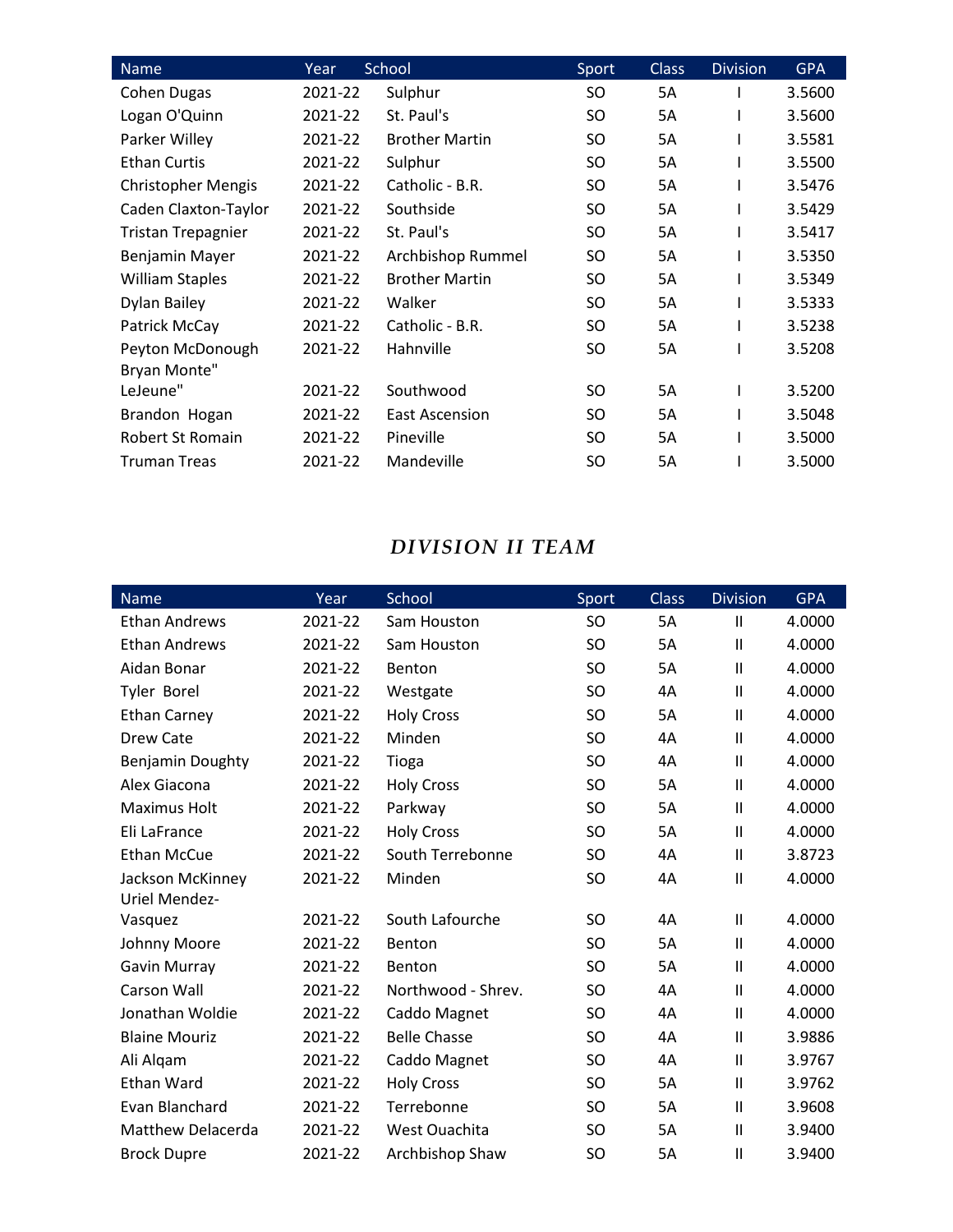| Gavin Porche               | 2021-22 | Terrebonne             | <b>SO</b> | 5A        | $\mathsf{I}$           | 3.9310 |
|----------------------------|---------|------------------------|-----------|-----------|------------------------|--------|
| Shea Pitre                 | 2021-22 | South Terrebonne       | SO        | 4A        | $\mathsf{I}$           | 3.9200 |
| Alex Gonzalez              | 2021-22 | Benton                 | <b>SO</b> | <b>5A</b> | $\mathsf{I}\mathsf{I}$ | 3.9100 |
| <b>Connor Humphreys</b>    | 2021-22 | Minden                 | SO        | 4A        | $\mathbf{I}$           | 3.9038 |
| Colin Arnold               | 2021-22 | Sam Houston            | <b>SO</b> | 5A        | $\mathbf{I}$           | 3.9000 |
| James Barnett              | 2021-22 | Minden                 | SO        | 4A        | $\mathbf{I}$           | 3.8800 |
| Jaime Garcia               | 2021-22 | Benton                 | <b>SO</b> | <b>5A</b> | $\mathsf{I}\mathsf{I}$ | 3.8800 |
| Chandler Ortego            | 2021-22 | <b>Beau Chene</b>      | SO        | 4A        | $\mathbf{I}$           | 3.8800 |
| Jesus Cortes               | 2021-22 | South Lafourche        | <b>SO</b> | 4A        | $\mathsf{I}\mathsf{I}$ | 3.8750 |
| <b>Christopher Caceres</b> | 2021-22 | Carencro               | SO        | 4A        | $\mathsf{I}$           | 3.8667 |
| <b>Calister Simmons</b>    | 2021-22 | Lakeshore              | <b>SO</b> | 4A        | $\mathsf{I}\mathsf{I}$ | 3.8600 |
| Clay Huff                  | 2021-22 | St. Thomas More        | SO        | 4A        | $\mathbf{I}$           | 3.8571 |
| William Foster             | 2021-22 | <b>Neville</b>         | <b>SO</b> | 4A        | $\mathbf{I}$           | 3.8455 |
| Alijah James               | 2021-22 | Benton                 | SO        | <b>5A</b> | $\mathsf{I}$           | 3.8400 |
| Dimitreus Boshworth        | 2021-22 | <b>Ouachita Parish</b> | <b>SO</b> | 5A        | $\mathsf{I}\mathsf{I}$ | 3.8260 |
| Ellington Hemphill         | 2021-22 | <b>Ben Franklin</b>    | SO        | 4A        | $\mathbf{I}$           | 3.8250 |
| <b>Ethan Mccormick</b>     | 2021-22 | St. Thomas More        | <b>SO</b> | 4A        | $\mathsf{I}$           | 3.8182 |
| Jacob Stamper              | 2021-22 | <b>Ouachita Parish</b> | SO        | <b>5A</b> | $\mathbf{I}$           | 3.8181 |
| Kohl Champagne             | 2021-22 | <b>Beau Chene</b>      | <b>SO</b> | 4A        | $\mathsf{I}\mathsf{I}$ | 3.8100 |
| Jayden Ford                | 2021-22 | Parkway                | SO        | 5A        | $\mathbf{I}$           | 3.8000 |
| Dayne Reed                 | 2021-22 | Benton                 | <b>SO</b> | 5A        | $\mathbf{I}$           | 3.8000 |
| Devin Auzenne              | 2021-22 | <b>Beau Chene</b>      | SO        | 4A        | $\mathsf{I}\mathsf{I}$ | 3.7900 |
| Josh Inthavong             | 2021-22 | Benton                 | <b>SO</b> | 5A        | $\mathsf{I}\mathsf{I}$ | 3.7900 |
| Lorenzo Morales            | 2021-22 | L. W. Higgins          | SO        | 5A        | $\mathbf{I}$           | 3.7884 |
| Gorge Reyes                | 2021-22 | L. W. Higgins          | <b>SO</b> | 5A        | $\mathsf{I}\mathsf{I}$ | 3.7884 |
| Dakotah Porter             | 2021-22 | Northwood - Shrev.     | SO        | 4A        | $\mathsf{I}\mathsf{I}$ | 3.7500 |
| Dominic Arriola            | 2021-22 | Caddo Magnet           | <b>SO</b> | 4A        | $\mathsf{I}\mathsf{I}$ | 3.7272 |
| Jackson Earle              | 2021-22 | Live Oak               | SO        | 5A        | $\mathbf{I}$           | 3.7220 |
| Jordan Boudreaux           | 2021-22 | Terrebonne             | <b>SO</b> | 5A        | $\mathsf{I}\mathsf{I}$ | 3.7200 |
| Lynn Slaby                 | 2021-22 | Live Oak               | SO        | 5A        | $\mathsf{I}\mathsf{I}$ | 3.6809 |
| Allen Presley              | 2021-22 | West Ouachita          | <b>SO</b> | 5A        | $\mathsf{I}$           | 3.6700 |
| <b>Bryce Benoit</b>        | 2021-22 | St. Thomas More        | SO        | 4A        | $\mathsf{I}$           | 3.6667 |
| Cameron Doimingue          | 2021-22 | St. Thomas More        | <b>SO</b> | 4A        | $\mathsf{I}\mathsf{I}$ | 3.6667 |
| Noah Guerrero              | 2021-22 | Terrebonne             | SO        | 5A        | $\mathsf{I}$           | 3.6666 |
| Nathan Cruz                | 2021-22 | <b>Ouachita Parish</b> | <b>SO</b> | 5A        | $\mathsf{I}\mathsf{I}$ | 3.6595 |
| Gavin Bardeleben           | 2021-22 | Terrebonne             | SO        | 5A        | $\mathsf{I}$           | 3.6538 |
| <b>Fabian Elias</b>        | 2021-22 | Parkway                | <b>SO</b> | 5A        | $\mathsf{I}\mathsf{I}$ | 3.6500 |
| Logan Smith                | 2021-22 | Benton                 | SO        | 5A        | $\mathsf{I}$           | 3.6500 |
| Jaden Bush                 | 2021-22 | Archbishop Shaw        | <b>SO</b> | 5A        | $\mathsf{I}\mathsf{I}$ | 3.6400 |
| Kyle Ayres                 | 2021-22 | <b>Ben Franklin</b>    | <b>SO</b> | 4A        | $\mathsf{I}$           | 3.6250 |
| <b>Ethan Cardinal</b>      | 2021-22 | Archbishop Shaw        | <b>SO</b> | 5A        | $\mathsf{I}\mathsf{I}$ | 3.6200 |
| <b>Thomas Montgomery</b>   | 2021-22 | St. Thomas More        | SO        | 4A        | $\mathsf{I}$           | 3.6190 |
| Aidan McNamara             | 2021-22 | Ben Franklin           | <b>SO</b> | 4A        | $\mathsf{I}\mathsf{I}$ | 3.6098 |
| Jaret Marceaux             | 2021-22 | Westgate               | <b>SO</b> | 4A        | $\mathsf{I}$           | 3.6087 |
| Patrick King               | 2021-22 | <b>Neville</b>         | <b>SO</b> | 4A        | $\mathsf{I}\mathsf{I}$ | 3.5722 |
| <b>Rhett Kibbe</b>         | 2021-22 | St. Thomas More        | SO        | 4A        | $\mathsf{I}\mathsf{I}$ | 3.5714 |
| <b>Titus Pellegrin</b>     | 2021-22 | South Terrebonne       | <b>SO</b> | 4A        | $\mathsf{I}\mathsf{I}$ | 3.5714 |
| Connor Wiersema            | 2021-22 | Sam Houston            | SO        | 5A        | $\mathsf{II}$          | 3.5700 |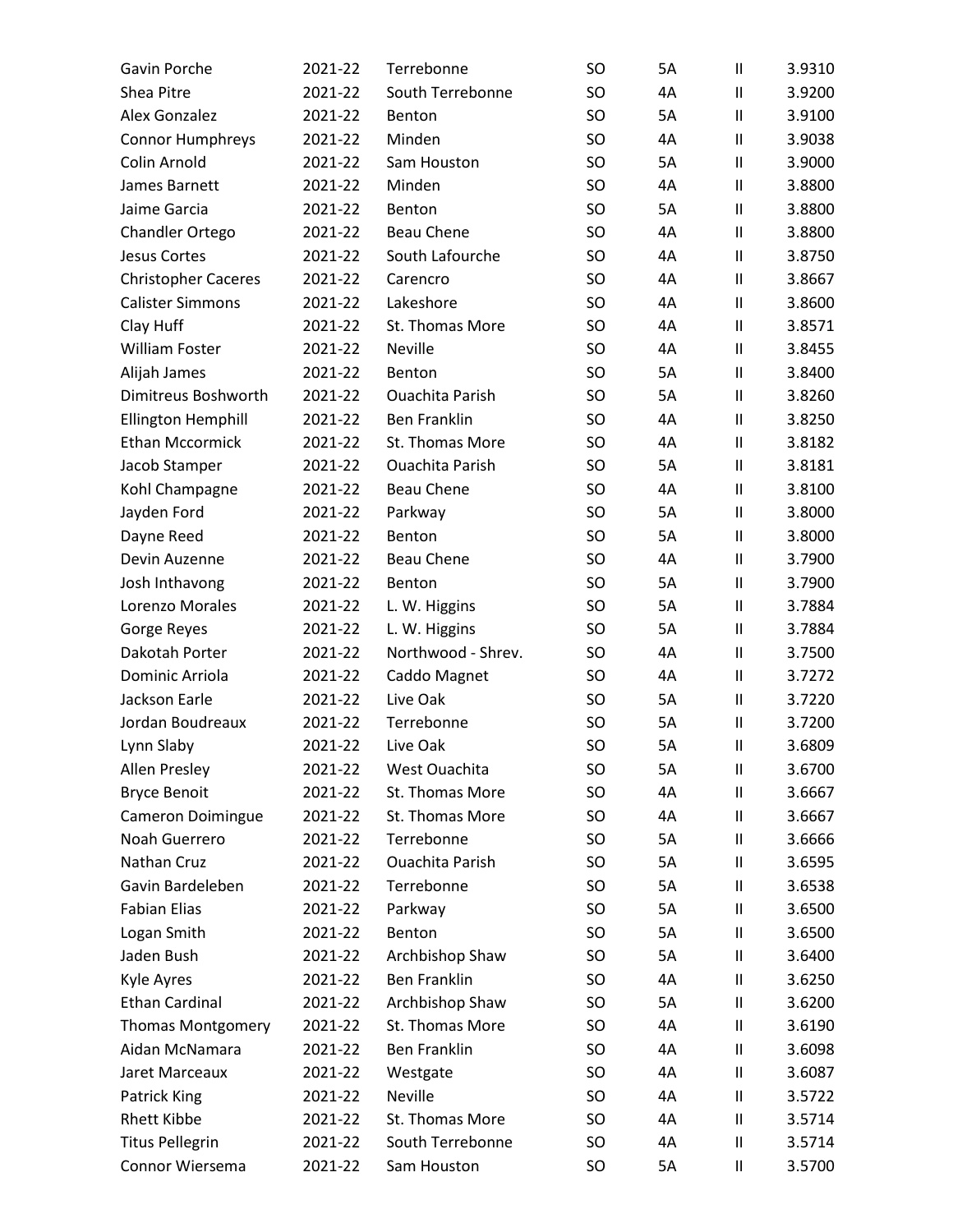| Christopher            |         |                 |    |    |               |        |
|------------------------|---------|-----------------|----|----|---------------|--------|
| Scarengos              | 2021-22 | Salmen          | SO | 4А | $\mathsf{II}$ | 3.5454 |
| <b>Cameron King</b>    | 2021-22 | <b>Neville</b>  | SO | 4А | Ш             | 3.5410 |
| Richard Ly             | 2021-22 | Archbishop Shaw | SO | 5A | Ш             | 3.5300 |
| <b>Tanner Dewitt</b>   | 2021-22 | Live Oak        | SO | 5A | Ш             | 3.5289 |
| Parker Landry          | 2021-22 | St. Thomas More | SO | 4A | Ш             | 3.5238 |
| Malachi Emrick         | 2021-22 | West Ouachita   | SO | 5A | $\mathsf{II}$ | 3.5200 |
| Carson Weaver          | 2021-22 | West Ouachita   | SO | 5A | Ш             | 3.5200 |
| <b>Riley Streetman</b> | 2021-22 | Minden          | SO | 4A | Ш             | 3.5179 |
| Cade Barker            | 2021-22 | Beau Chene      | SO | 4А | Ш             | 3.5000 |
| Joseph Chisolm         | 2021-22 | Sam Houston     | SO | 5A | Ш             | 3.5000 |
| Juan Guzamn            | 2021-22 | Tioga           | SO | 4A | Ш             | 3.5000 |
| Matthew Nix            | 2021-22 | Caddo Magnet    | SO | 4A | Ш             | 3.5000 |
|                        |         |                 |    |    |               |        |

| <b>Name</b>            | Year    | School                | Sport | <b>Class</b> | <b>Division</b>                    | <b>GPA</b> |
|------------------------|---------|-----------------------|-------|--------------|------------------------------------|------------|
| <b>Collin Arnaud</b>   | 2021-22 | Cecilia               | SO    | 4A           | III                                | 4.0000     |
| James Batten           | 2021-22 | Haynes Academy        | SO    | 3A           | III                                | 4.0000     |
| Gavin Blanchard        | 2021-22 | North Vermilion       | SO    | 4A           | $\mathbf{III}$                     | 4.0000     |
| Declan Chmielewski     | 2021-22 | Loyola Prep           | SO    | 3A           | III                                | 4.0000     |
| Andrew                 |         |                       |       |              |                                    |            |
| Desormeaux             | 2021-22 | St. Louis Catholic    | SO    | 3A           | III                                | 4.0000     |
| <b>Jerson Flores</b>   | 2021-22 | Morgan City           | SO    | 4A           | III                                | 4.0000     |
| <b>Benson Gao</b>      | 2021-22 | Haynes Academy        | SO    | 3A           | III                                | 4.0000     |
| Luke Granger           | 2021-22 | DeRidder              | SO    | 4A           | $\mathbf{III}$                     | 4.0000     |
| <b>Callen Hale</b>     | 2021-22 | St. Louis Catholic    | SO    | 3A           | III                                | 4.0000     |
| Nathan Husser          | 2021-22 | Sterlington           | SO    | 3A           | III                                | 4.0000     |
| Aidan Kriek            | 2021-22 | <b>Lusher Charter</b> | SO    | 4A           | $\mathsf{III}$                     | 4.0000     |
| Kalel Lopez            | 2021-22 | Leesville             | SO    | 4A           | III                                | 4.0000     |
| Eli Melton             | 2021-22 | David Thibodaux       | SO    | 3A           | $\mathsf{III}$                     | 4.0000     |
| <b>Nick Pontiff</b>    | 2021-22 | Cecilia               | SO    | 4A           | III                                | 4.0000     |
| <b>Spencer Pringle</b> | 2021-22 | Loyola Prep           | SO    | 3A           | III                                | 4.0000     |
| Kevin Schoeber         | 2021-22 | Leesville             | SO    | 4A           | III                                | 4.0000     |
| Paul Vaughn            | 2021-22 | Grant                 | SO    | 3A           | III                                | 3.9636     |
| Kenan Erol             | 2021-22 | Haynes Academy        | SO    | 3A           | $\ensuremath{\mathsf{III}}\xspace$ | 3.9583     |
| Lane Patin             | 2021-22 | North Vermilion       | SO    | 4A           | III                                | 3.9583     |
| <b>Candor Alemu</b>    | 2021-22 | David Thibodaux       | SO    | 3A           | $\ensuremath{\mathsf{III}}\xspace$ | 3.9565     |
| John Ferguson          | 2021-22 | David Thibodaux       | SO    | 3A           | III                                | 3.9554     |
| <b>Holden Larimore</b> | 2021-22 | Livonia               | SO    | 4A           | III                                | 3.9420     |
| <b>Andrew Phillips</b> | 2021-22 | Grant                 | SO    | 3A           | III                                | 3.9215     |
| <b>Riley Fontenot</b>  | 2021-22 | St. Louis Catholic    | SO    | 3A           | III                                | 3.9200     |
| <b>Ben Sheline</b>     | 2021-22 | Lusher Charter        | SO    | 4A           | III                                | 3.9200     |
| <b>Kyler Cart</b>      | 2021-22 | St. Louis Catholic    | SO    | 3A           | III                                | 3.9167     |
| Liam Moran             | 2021-22 | University Lab        | SO    | 3A           | $\mathsf{III}$                     | 3.8913     |
| Patrick Gooszen        | 2021-22 | Loyola Prep           | SO    | 3A           | $\mathsf{III}$                     | 3.8810     |
| Adam Kazmi             | 2021-22 | Haynes Academy        | SO    | 3A           | III                                | 3.8765     |
| <b>Tyler Smith</b>     | 2021-22 | University Lab        | SO    | 3A           | III                                | 3.8750     |
| <b>Addison Holcomb</b> | 2021-22 | University Lab        | SO    | 3A           | III                                | 3.8696     |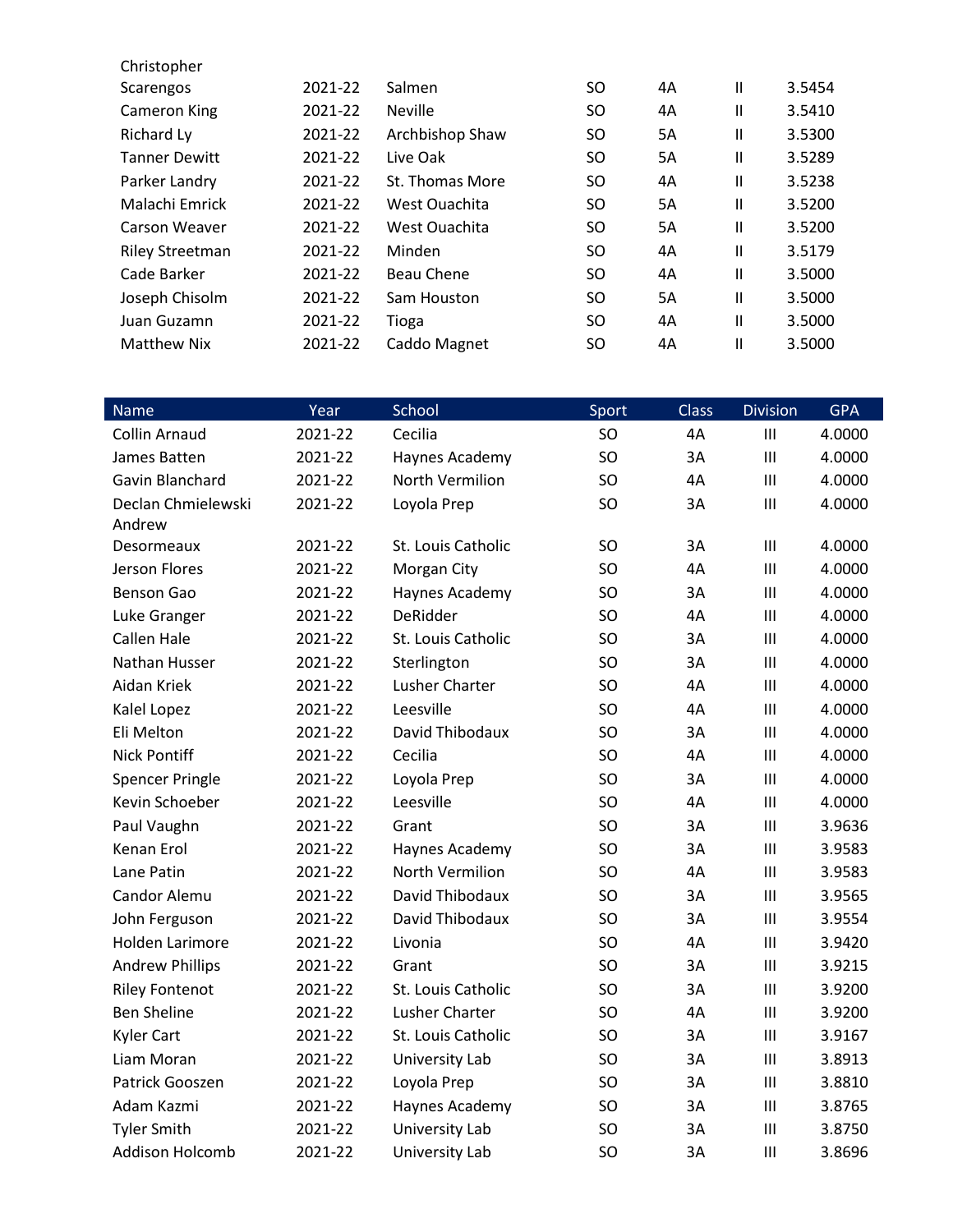| William Gilfoil         | 2021-22 | West Feliciana                    | SO        | 3A | Ш                  | 3.8680 |
|-------------------------|---------|-----------------------------------|-----------|----|--------------------|--------|
| <b>Carson Presser</b>   | 2021-22 | Archbishop Hannan                 | <b>SO</b> | 3A | III                | 3.8679 |
| Zachary Ledoux          | 2021-22 | West Feliciana<br>St. Michael the | SO        | 3A | $\mathbf{III}$     | 3.8605 |
| <b>Thomas Betancur</b>  | 2021-22 | Archangel                         | <b>SO</b> | 4A | $\mathop{\rm III}$ | 3.8571 |
| Jonah Drouillard        | 2021-22 | Loyola Prep                       | <b>SO</b> | 3A | Ш                  | 3.8571 |
| <b>Austin Gostnell</b>  | 2021-22 | Leesville                         | <b>SO</b> | 4A | $\mathop{\rm III}$ | 3.8571 |
| Sean Meyle              | 2021-22 | DeRidder                          | <b>SO</b> | 4A | $\mathbf{III}$     | 3.8542 |
| Grayson Gaspard         | 2021-22 | University Lab                    | SO        | 3A | $\mathop{\rm III}$ | 3.8519 |
| Landon Martin           | 2021-22 | University Lab                    | <b>SO</b> | 3A | $\mathbf{III}$     | 3.8478 |
| <b>Houston Sullivan</b> | 2021-22 | University Lab                    | <b>SO</b> | 3A | $\mathop{\rm III}$ | 3.8478 |
| Evan Welsh              | 2021-22 | Lusher Charter                    | <b>SO</b> | 4A | $\mathbf{III}$     | 3.8462 |
| Benjamin Heroman        | 2021-22 | University Lab                    | SO        | 3A | $\mathop{\rm III}$ | 3.8409 |
| <b>Charles Garrison</b> | 2021-22 | University Lab                    | <b>SO</b> | 3A | $\mathbf{III}$     | 3.8333 |
| Lochlan Harman          | 2021-22 | Cecilia                           | <b>SO</b> | 4A | $\mathop{\rm III}$ | 3.8333 |
| Ahmed Habibovic         | 2021-22 | Haynes Academy                    | <b>SO</b> | 3A | III                | 3.8275 |
| Jacob Etheredge         | 2021-22 | <b>Buckeye</b>                    | SO        | 3A | $\mathop{\rm III}$ | 3.8182 |
| Nathaniel McNally       | 2021-22 | St. Louis Catholic                | <b>SO</b> | 3A | $\mathbf{III}$     | 3.8148 |
| Jake Smith              | 2021-22 | St. Louis Catholic                | <b>SO</b> | 3A | $\mathop{\rm III}$ | 3.8148 |
| Oscar Barrera           | 2021-22 | Leesville                         | <b>SO</b> | 4A | III                | 3.8043 |
| <b>Andrew Morrison</b>  | 2021-22 | Grant                             | SO        | 3A | III                | 3.7931 |
| <b>Cannon Cervantes</b> | 2021-22 | Parkview Baptist                  | <b>SO</b> | 3A | $\mathbf{III}$     | 3.7826 |
| Robert White            | 2021-22 | Loyola Prep                       | <b>SO</b> | 3A | $\mathop{\rm III}$ | 3.7805 |
| Cooper Williams         | 2021-22 | DeRidder                          | <b>SO</b> | 4A | III                | 3.7778 |
| Kameron Duhon           | 2021-22 | North Vermilion                   | SO        | 4A | $\mathbf{III}$     | 3.7727 |
| Jose Rigoberto          |         |                                   |           |    |                    |        |
| Rodriguez Amaya         | 2021-22 | <b>Union Parish</b>               | <b>SO</b> | 3A | $\mathbf{III}$     | 3.7692 |
| Connor Brown            | 2021-22 | University Lab                    | <b>SO</b> | 3A | III                | 3.7609 |
| Quin Bergeron           | 2021-22 | E.D. White                        | <b>SO</b> | 3A | III                | 3.7500 |
| Anthony Gaspard         | 2021-22 | North Vermilion                   | SO        | 4A | III                | 3.7500 |
| Koen Melancon           | 2021-22 | Vandebilt Catholic                | <b>SO</b> | 4A | III                | 3.7400 |
| Ignacio Fernandez       | 2021-22 | Archbishop Hannan                 | <b>SO</b> | 3A | III                | 3.7115 |
| Hani Halawani           | 2021-22 | <b>Bolton</b>                     | <b>SO</b> | 4A | Ш                  | 3.6809 |
| Ashton Knott            | 2021-22 | Cecilia                           | <b>SO</b> | 4A | Ш                  | 3.6800 |
| <b>Grant Manuel</b>     | 2021-22 | St. Louis Catholic                | <b>SO</b> | 3A | Ш                  | 3.6800 |
| Devon Helfin            | 2021-22 | Haynes Academy                    | <b>SO</b> | 3A | Ш                  | 3.6543 |
| <b>Carlos Mireles</b>   | 2021-22 | North DeSoto                      | <b>SO</b> | 4A | Ш                  | 3.6538 |
| Aaron Simon             | 2021-22 | Pearl River                       | <b>SO</b> | 4A | Ш                  | 3.6522 |
| Hudson Cobb             | 2021-22 | DeRidder                          | <b>SO</b> | 4A | $\mathbf{III}$     | 3.6444 |
| Owen Doucet             | 2021-22 | Livonia                           | <b>SO</b> | 4A | Ш                  | 3.6380 |
| John Lapaille           | 2021-22 | Grant                             | <b>SO</b> | 3A | Ш                  | 3.6271 |
| <b>Grant Rome</b>       | 2021-22 | West Feliciana                    | <b>SO</b> | 3A | Ш                  | 3.6087 |
| Pierce Andermann        | 2021-22 | Parkview Baptist                  | <b>SO</b> | 3A | Ш                  | 3.5870 |
| Samuel Singer           | 2021-22 | Lusher Charter                    | <b>SO</b> | 4A | Ш                  | 3.5870 |
| <b>Bryce Jarrell</b>    | 2021-22 | West Feliciana                    | <b>SO</b> | 3A | Ш                  | 3.5745 |
| William Wise            | 2021-22 | Leesville                         | <b>SO</b> | 4A | Ш                  | 3.5714 |
| Cruz Medrano JR         | 2021-22 | <b>Union Parish</b>               | <b>SO</b> | 3A | $\mathbf{III}$     | 3.5652 |
| Collin Naquin           | 2021-22 | E.D. White                        | <b>SO</b> | 3A | Ш                  | 3.5600 |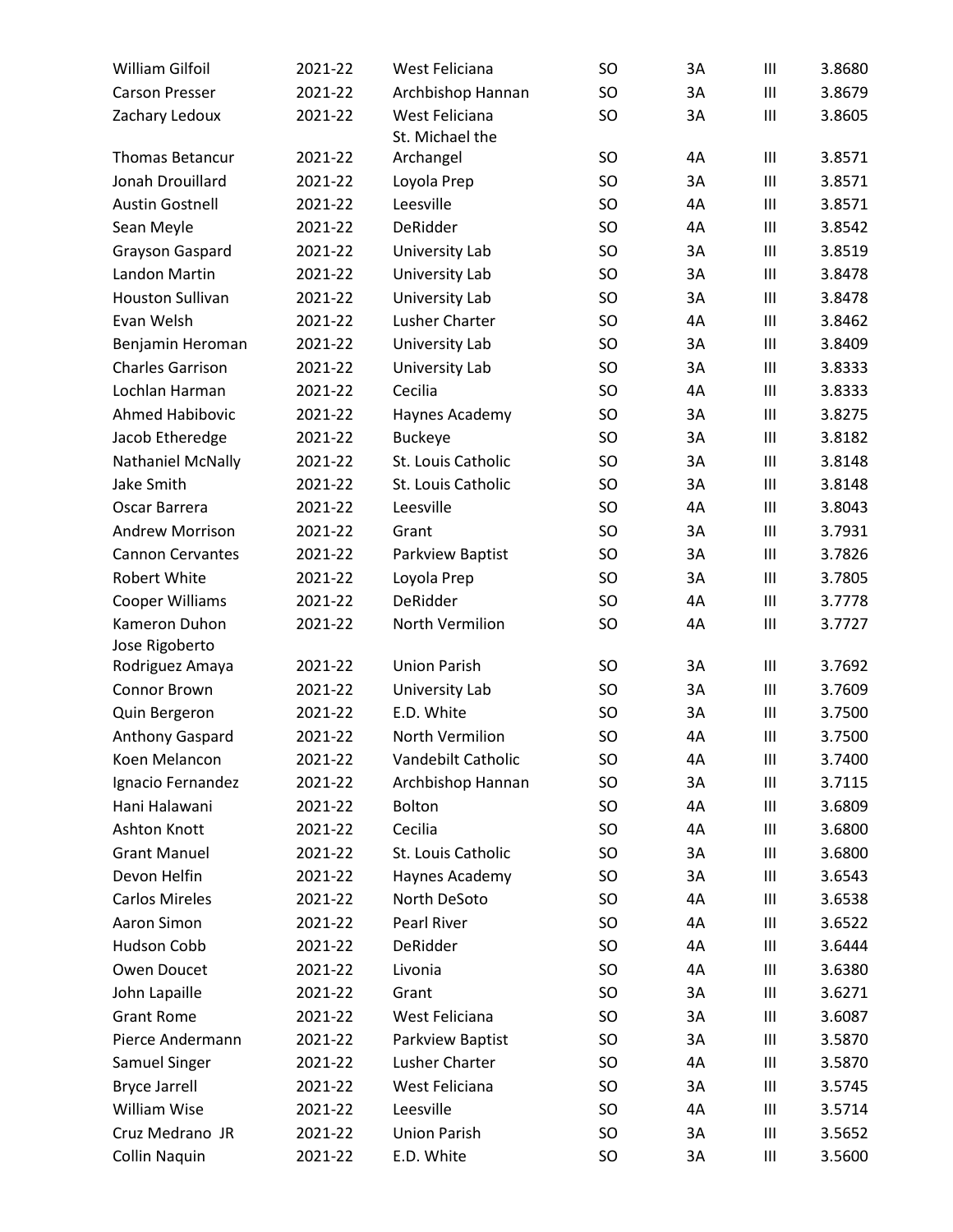| Jalen Noel             | 2021-22 | Cecilia<br>New Orleans Military | SO. | 4A | Ш | 3.5600 |
|------------------------|---------|---------------------------------|-----|----|---|--------|
| Leonardo Reyes         | 2021-22 | & Maritime                      | SO. | 4A | Ш | 3.5600 |
| Gearen Abdalla         | 2021-22 | DeRidder                        | SO. | 4A | Ш | 3.5556 |
| <b>Blaise Barre</b>    | 2021-22 | Archbishop Hannan               | SO. | 3A | Ш | 3.5536 |
| Zachary Tuttle         | 2021-22 | Loyola Prep                     | SO. | 3A | Ш | 3.5500 |
| Brandon Wyble          | 2021-22 | Archbishop Hannan               | SO. | 3A | Ш | 3.5273 |
| <b>Mohammed Mahdin</b> | 2021-22 | Haynes Academy                  | SO. | 3A | Ш | 3.5172 |

| <b>Name</b>               | Year    | School                     | Sport     | Class | <b>Division</b> | <b>GPA</b> |
|---------------------------|---------|----------------------------|-----------|-------|-----------------|------------|
| Jonathan DeRose           | 2021-22 | Houma Christian            | SO        | 2A    | IV              | 4.0000     |
| <b>Spencer Elkins</b>     | 2021-22 | <b>Ouachita Christian</b>  | SO        | 1A    | IV              | 4.0000     |
| Cole Lemoine              | 2021-22 | <b>Ascension Episcopal</b> | SO        | 2A    | IV              | 4.0000     |
| James Mayronne            | 2021-22 | St. Frederick              | <b>SO</b> | 1A    | IV              | 4.0000     |
| <b>JASON CHIDI</b>        |         |                            |           |       |                 |            |
| <b>MBAGWU</b>             | 2021-22 | Episcopal                  | SO        | 2A    | IV              | 4.0000     |
| Eli Moore                 | 2021-22 | St. Frederick              | SO        | 1A    | IV              | 4.0000     |
| Callum Newberry           | 2021-22 | Christ Episcopal School    | SO        | B     | IV              | 4.0000     |
| Seth Noegel               | 2021-22 | <b>Vermilion Catholic</b>  | SO        | 1A    | IV              | 4.0000     |
| Emmett Paton              | 2021-22 | <b>Isidore Newman</b>      | SO        | 2A    | IV              | 4.0000     |
| Avery Pilgreen            | 2021-22 | <b>Ouachita Christian</b>  | SO        | 1A    | IV              | 4.0000     |
| <b>Nathaniel Proffitt</b> | 2021-22 | Westminster Christian      | SO        | 1A    | IV              | 4.0000     |
| Jason Roy                 | 2021-22 | St. Frederick              | SO        | 1A    | IV              | 4.0000     |
| Cale Trahan               | 2021-22 | <b>Vermilion Catholic</b>  | SO        | 1A    | IV              | 4.0000     |
| Gavin Kendrick            | 2021-22 | North Caddo                | SO        | 2A    | IV              | 3.9950     |
| Andrew Beshenich          | 2021-22 | Northlake Christian        | SO        | 2A    | IV              | 3.9630     |
| Zacc Landry               | 2021-22 | <b>Central Private</b>     | <b>SO</b> | 1A    | IV              | 3.9608     |
| Jake Napoli               | 2021-22 | St. Frederick              | SO        | 1A    | IV              | 3.9600     |
| <b>Matthew Purvis</b>     | 2021-22 | St. Frederick              | SO        | 1A    | IV              | 3.9600     |
| Francisco Rubio           | 2021-22 | Glenmora                   | SO        | B     | IV              | 3.9583     |
| <b>Matthew Magnano</b>    | 2021-22 | <b>Grace Christian</b>     | SO        | B     | IV              | 3.9545     |
| Shuhei Niwano             | 2021-22 | Episcopal                  | SO        | 2A    | IV              | 3.9535     |
| <b>Bryant Moore</b>       | 2021-22 | Westminster Christian      | SO        | 1A    | IV              | 3.9500     |
| Cole Edmond               | 2021-22 | <b>Ascension Episcopal</b> | SO        | 2A    | IV              | 3.9393     |
| <b>Matthew Pitts</b>      | 2021-22 | <b>Grace Christian</b>     | SO        | B     | IV              | 3.9318     |
| <b>Dillon Creech</b>      | 2021-22 | Calvary Baptist            | SO        | 1A    | IV              | 3.9286     |
| Pierce Bewley             | 2021-22 | <b>Isidore Newman</b>      | SO        | 2A    | IV              | 3.9256     |
| Eli Guidroz               | 2021-22 | <b>Opelousas Catholic</b>  | SO        | 1A    | IV              | 3.9230     |
| Jacob Stogner             | 2021-22 | Christ Episcopal School    | SO        | B     | IV              | 3.9200     |
| <b>Gavin Billings</b>     | 2021-22 | Westminster Christian      | SO        | 1A    | ${\sf IV}$      | 3.9100     |
| Mac Elkins                | 2021-22 | <b>Ouachita Christian</b>  | SO        | 1A    | IV              | 3.9091     |
| Sean Young                | 2021-22 | Grace Christian            | SO        | B     | IV              | 3.9091     |
| Wilson Varnado            | 2021-22 | Pope John Paul II          | SO        | 2A    | IV              | 3.9057     |
| Nathan Drummond           | 2021-22 | St. Thomas Aquinas         | SO        | 2A    | IV              | 3.9048     |
| Shawn Riviere             | 2021-22 | Pope John Paul II          | SO        | 2A    | IV              | 3.8889     |
| Robert Broussard          | 2021-22 | Episcopal of Acadiana      | SO        | B     | IV              | 3.8700     |